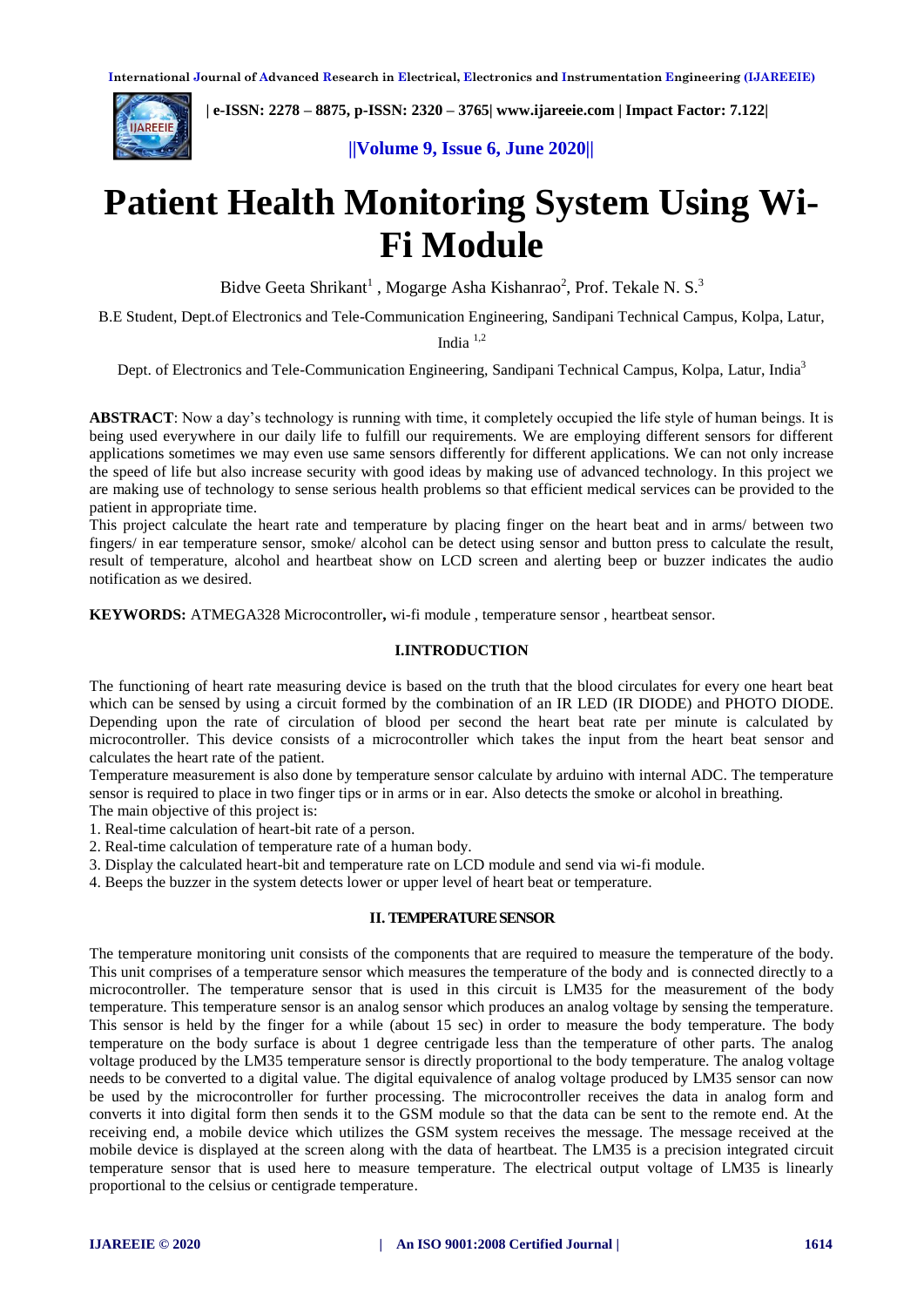**International Journal of Advanced Research in Electrical, Electronics and Instrumentation Engineering (IJAREEIE)** 



 **| e-ISSN: 2278 – 8875, p-ISSN: 2320 – 3765| [www.ijareeie.com](http://www.ijareeie.com/) | Impact Factor: 7.122|** 

 **||Volume 9, Issue 6, June 2020||** 



Fig1.Temperature sensor

#### **III. HEARTBEAT SENSOR**

Heartbeat sensor provides a simple way to study the function of the heart which can be measured based on the principle of psycho-physiological signal used as a stimulus for the virtual- reality system. The amount of the blood in the finger changes with respect to time.



Fig2. Arrangement Of Sensor

The sensor shines a light lobe (a small very bright LED) through the ear and measures the light that gets transmitted to the Light [Dependent](https://www.elprocus.com/phototransistor-basics-circuit-diagram-advantages-applications/) Resistor. The amplified signal gets inverted and filtered, in the Circuit. In order to calculate the heart rate based on the blood flow to the fingertip, a heart-rate sensor is assembled with the help of [LM358](https://www.elprocus.com/op-amp-ics-pin-configuration-features-working/) OP-[AMP](https://www.elprocus.com/op-amp-ics-pin-configuration-features-working/) for monitoring the heartbeat pulses.

#### **Features**

- Provides a direct output digital signal for connecting to a [microcontroller](https://www.elprocus.com/microcontroller-based-projects-on-8051-avr-and-pic-microcontroller/)
- Works with a working Voltage of +5V DC

#### **IV. ESP8266 WI-FI MODEM**

The ESP8266 WiFi Module is a self contained SOC with integrated TCP/IP protocol stack that can give any microcontroller access to your WiFi network. The ESP8266 is capable of either hosting an application or offloading all Wi-Fi networking functions from another application processor. This module comes with AT commands firmware which allows you to get functionality like arduino wifi shield, however you can load different firmwares to make your own application on the modules' memory and processor. Its a very economic module and has a huge and growing community support.

This module has onboard 80Mhz low power 32 bit processor which can be used for custom firmwares. This also means that you can host small webpages without any external controller. For more details see : [NODEMCU](https://github.com/nodemcu/nodemcu-firmware) . The ESP8266 supports APSD for VoIP applications and Bluetooth co-existance interfaces, it contains a self-calibrated RF allowing it to work under all operating conditions, and requires no external RF parts.

ESP8266 is transforming the world with its low cost and high features which makes it an ideal module for Internet Of Things (IOT). It can be used in any application where you need to connect a device to your local network or internet.

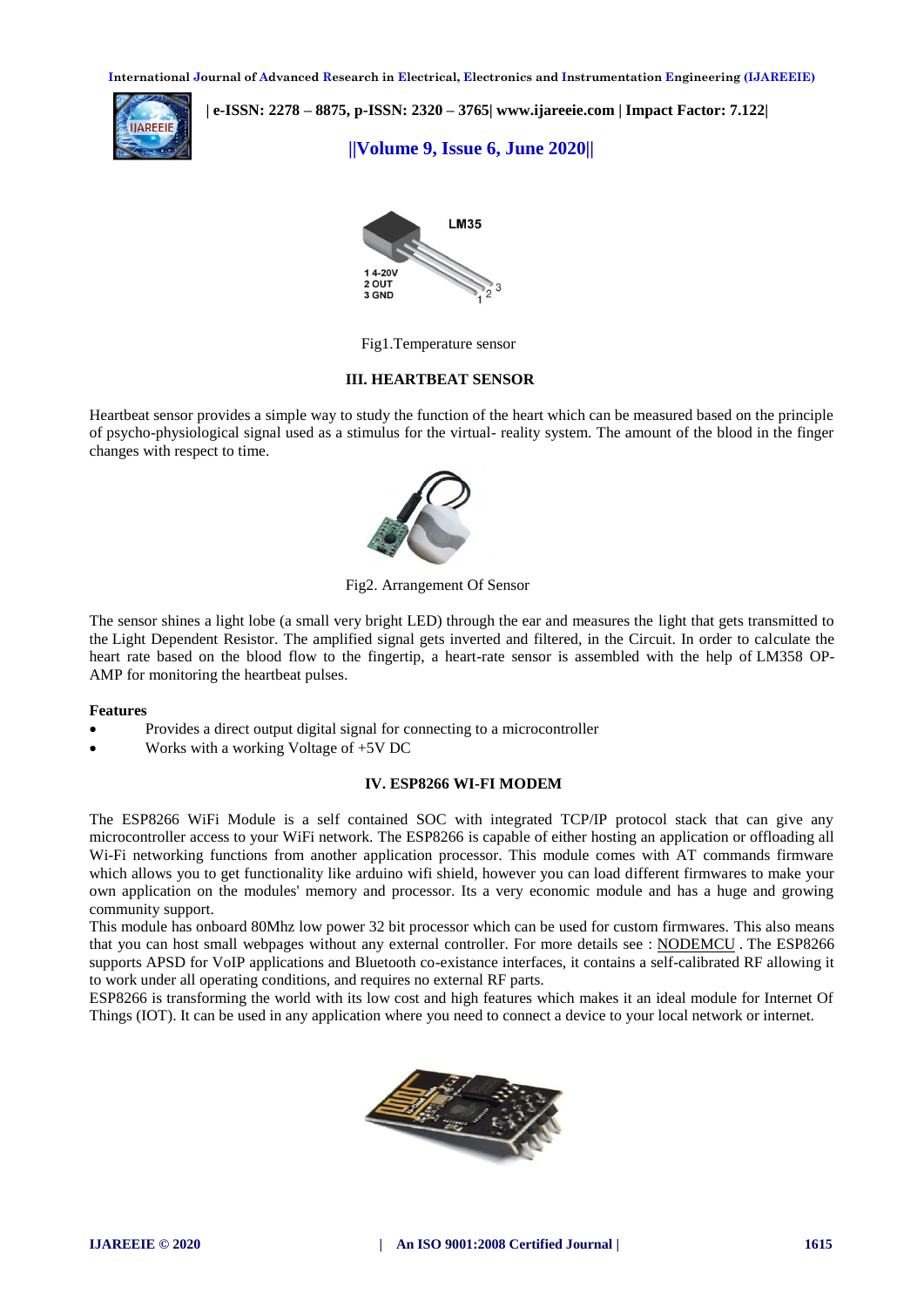**International Journal of Advanced Research in Electrical, Electronics and Instrumentation Engineering (IJAREEIE)** 



 **| e-ISSN: 2278 – 8875, p-ISSN: 2320 – 3765| [www.ijareeie.com](http://www.ijareeie.com/) | Impact Factor: 7.122|** 

# **||Volume 9, Issue 6, June 2020||**

## **V. ARDUINO**

Arduino is an [open-source hardware](https://en.wikipedia.org/wiki/Open-source_hardware) and [software](https://en.wikipedia.org/wiki/Open-source_software) company, project and user community that designs and manufactures [single-board microcontrollers](https://en.wikipedia.org/wiki/Single-board_microcontroller) and [microcontroller](https://en.wikipedia.org/wiki/Microcontroller) kits for building digital devices and interactive objects that can sense and control both physically and digitally.

Arduino board designs use a variety of microprocessors and controllers. The boards are equipped with sets of digital and analog [input/output](https://en.wikipedia.org/wiki/Input/output) (I/O) pins that may be interfaced to various expansion boards or [breadboards](https://en.wikipedia.org/wiki/Breadboards) (*shields*) and other circuits. The boards feature serial communications interfaces, including [Universal Serial Bus](https://en.wikipedia.org/wiki/Universal_Serial_Bus) (USB) on some models, which are also used for loading programs from personal computers. The microcontrollers are typically programmed using a dialect of features from the programming languages [C](https://en.wikipedia.org/wiki/C_(programming_language)) and [C++.](https://en.wikipedia.org/wiki/C%2B%2B)

#### **VI.WORKING**

12V-0-12V transformer is connected with rectifier diodes 1N4007 and filter of 1000uf/16V, DC output is directly connected to Arduino board and GSM modem, LM35, CO2, H.B sensor is required DC5V converted with LM7805 regulator IC (separate for each sensor). 1000uf capacitor filter is connected to cancel loading effect for each regulator.

Arduino board analog inputs pin are connected with all sensors as A0, A1, A2. Automatic and manual mode of selection is connected via SPDT switch to pin A5 and A6.

We can use any WI-FI modem like SIM300, SIM800A, SIM900A, A6, SIM95. Here we have used GSM modem is connected to the TXd (PIN1) and RXd(PIN0) pins of arduino board (PIN0 and PIN1) .LCD data pins (AD4 to AD7) is connected to the pin 10, pin 11, pin12, pin 13 to send the data for the LCD display. The control pins of LCD display is connected to pin 8, pin 9, respectively take action as RS, E. Variable resistor of 10K (or fixed 2.2K) is connected to the adjust contrast of 16X2 LCD display. 10uf capacitor is used to cancel loading effect and 0.1uf is used to bypass the unwanted spikes produced in the circuit.According to programming conditions, in arduino program we can change mobile number and time duration also to control SMS time duration.



Fig3. Circuit Diagram Of Patient Health Monitoring System Using WI-FI Module

# **VII. ADVANTAGES AND APPLICATION**

# **ADVANTAGES:**

- The circuit required power supply is very less. (12V, 750mAh)
- The component required for this hard ware is easily available in market, and well in rate.
- The circuit works with wide range of sensing ability can be set by preset.
- The circuit works with real-time application also for forming the regular use/ medical instruments.
- Due to serial communication data/ communication is very faster.